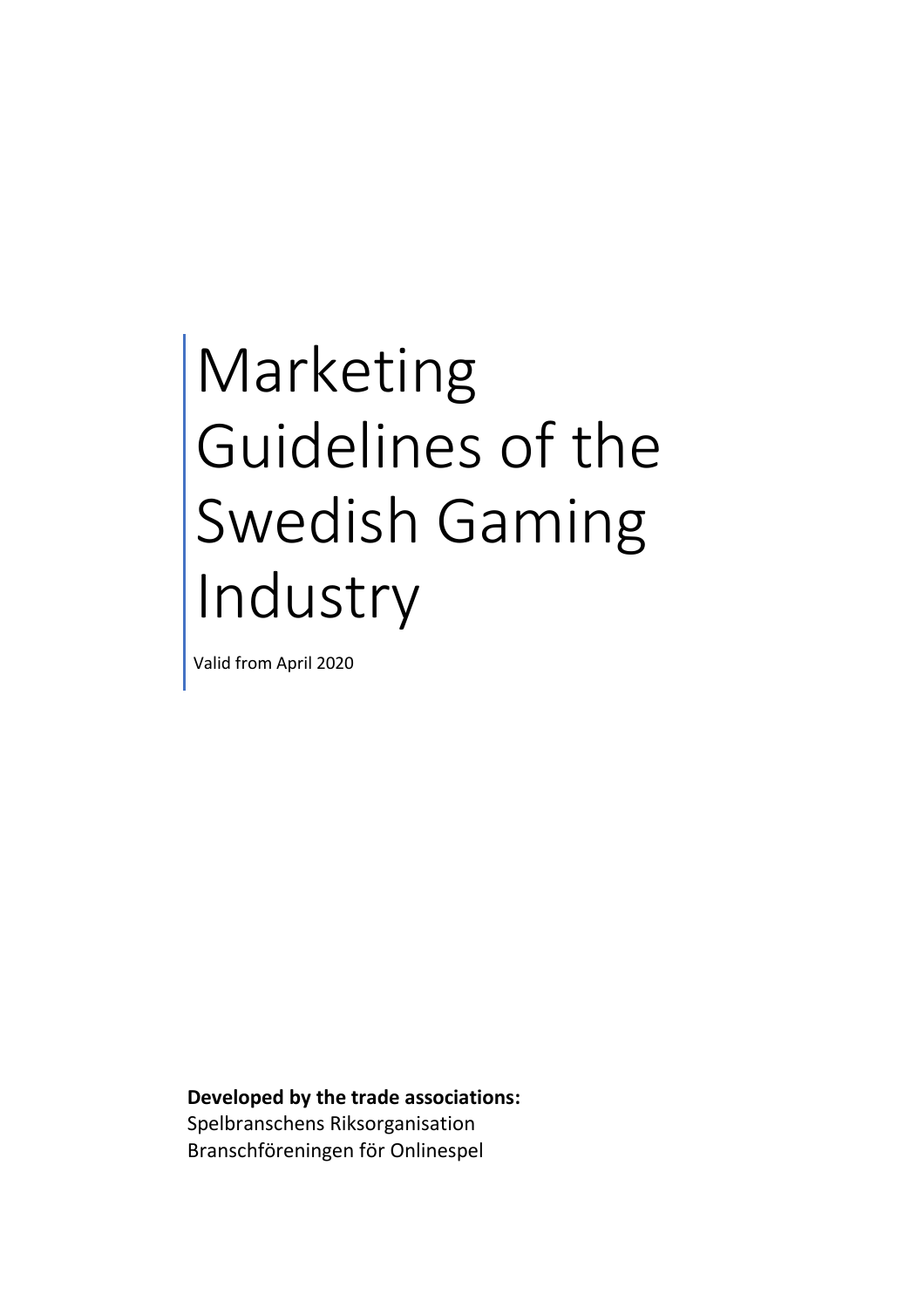# BACKGROUND

Marketing is an important part of a well-functioning market and enables different options to be communicated to consumers. That marketing is done in a responsible manner is particularly important in the gaming industry, since all gaming carries an inherent risk of problem gambling.

The Swedish gaming industry's marketing guidelines (the Guidelines) complement and interpret existing marketing legislation, for example the Marketing Act, including good marketing practices, the Gambling Act, accompanying government regulations, as well as conditions in the respective gaming company's license.

The Guidelines have been unanimously adopted by The Swedish Trade Association for Online Gambling (BOS) and The Swedish Gambling Association (SPER). The Guidelines are designed to constitute a minimum level of good marketing practice for the gaming industry.

## Table of Contents

- 1. MARKETING SHALL BE RELIABLE AND NOT MISLEADING
- 2. MODERATION SHALL BE OBSERVED WHEN MARKETING
- 3. MARKETING WITH SUPPLEMENTARY BENEFITS
- 4. GAMING MARKETING SHALL NOT BE ADDRESSED TO OR DESIGNED TO APPEAL SPECIFICALLY TO – PERSONS UNDER THE AGE OF 18
- 5. SPONSORING SHALL BE DONE IN A SPIRIT OF RESPONSIBLE GAMING
- 6. INFORMATION ON GAMING-RELATED PROBLEMS
- 7. MARKETING SHALL NOT BE DESIGNED SO THAT IT IS PERCIEVED AS INTRUSIVE
- 8. MARKETING VIA SOCIAL MEDIA AND PARTNERS
- 9. COMPLIANCE WITH THE GUIDELINES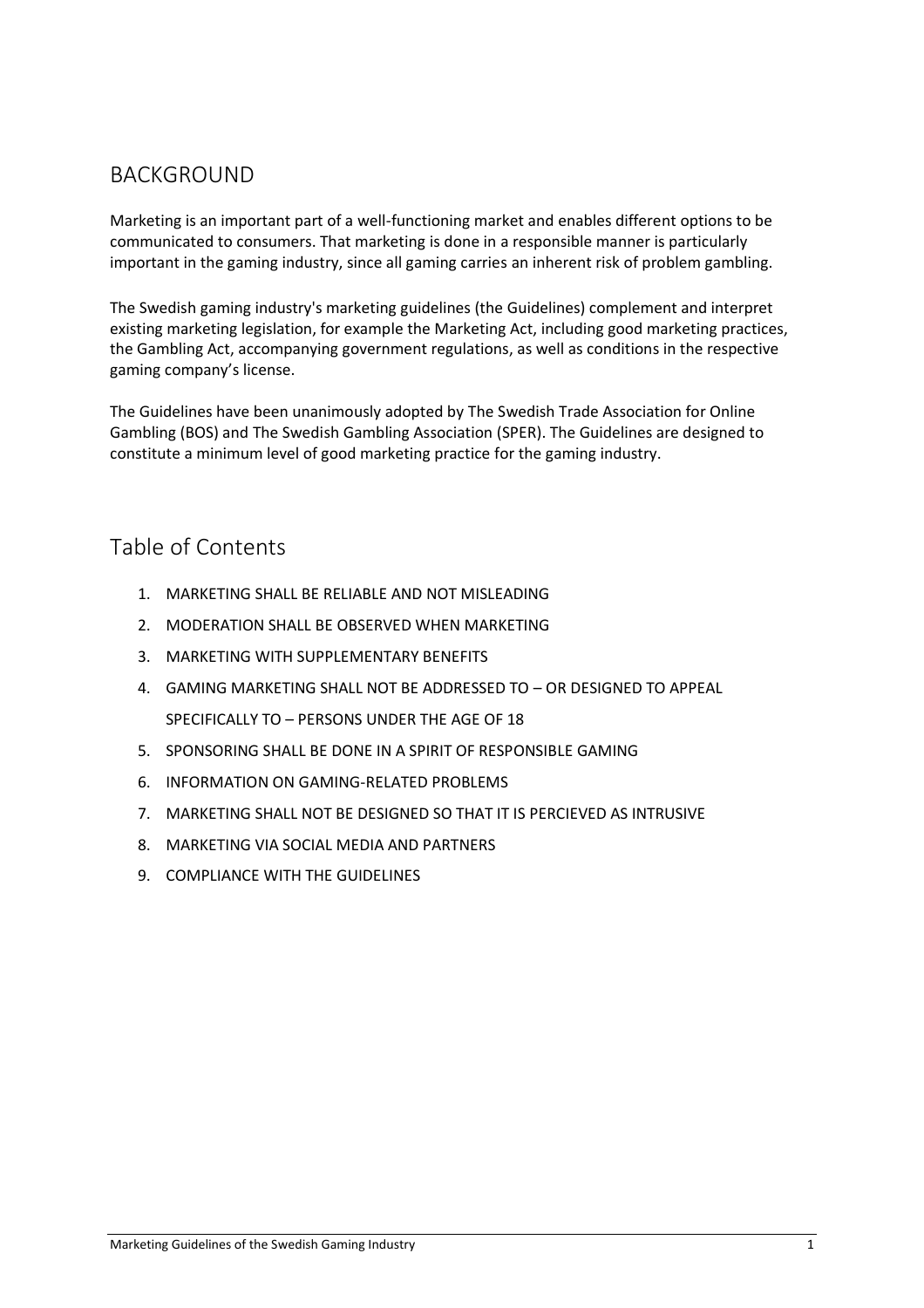### 1. MARKETING SHALL BE RELIABLE AND NOT MISLEADING

Marketing shall be designed in such a way as not to compromise consumer confidence in gaming as a form of entertainment. Marketing claims shall be factually correct.

This shall be achieved by ensuring:

- 1. that marketing is not designed in a way that misleads the consumers;
- 2. that marketing is never designed to suggest or indicate that gaming is risk-free, or that there are products that cannot lead to problem gambling;
- 3. that marketing does not contain false information about the size of winnings;
- 4. that marketing of previous winners or winnings is not incorrect or false;
- 5. that marketing does not exaggerate the chances of winning or suggest that a player is *guaranteed* to win;
- 6. that marketing does not contain claims or suggestions that the outcome of a draw in a game of luck is dependent on or can be affected by anything other than chance;
- 7. that marketing does not portray the game to be a quick/faster path to winning;
- 8. that any conditions for participating in a marketing activity or for accessing offers (including supplementary benefits) are clear and accessible to the consumer in a manner appropriate to the distribution and marketing channel, allowing the consumer to make an informed decision about his/her gaming;
- 9. that information on each type of gaming product and game is provided in terms of win frequency and/or prize plan, if applicable to the product, and the share of bets that is paid to players in the form of winnings (RTP share);
- 10. that the sender is clearly identifiable in all marketing. This also means that clear marketing labeling must be part of collaborations with influencers and bloggers and when purchasing editorial content, unless otherwise stated in applicable legislation, such as the Radio and TV Act; and
- 11. that it is not suggested by the marketing that it is possible to gamble anonymously or without registration for games that require registration under the Gambling Act.
- 12. that the marketing cannot be confused with advertising for gaming companies/brands that do not have a gaming license.

#### 2. MODERATION SHALL BE OBSERVED WHEN MARKETING

Moderation shall be observed when marketing gaming to consumers. This means, among other things, that marketing shall not encourage excessive gambling among consumers. Gaming companies shall take this protective interest into account and take a responsible approach when designing and implementing marketing activities.

- 1. that marketing does not include claims that gaming can provide a solution to financial concerns, an alternative to employment, a way to earn a livelihood or financial security;
- 2. that marketing does not contain claims that gaming can provide a solution to social, personal or professional issues;
- 3. that marketing does not portray gaming as necessary, or as a priority in life, e.g. ahead of family, friends, education or professional commitments;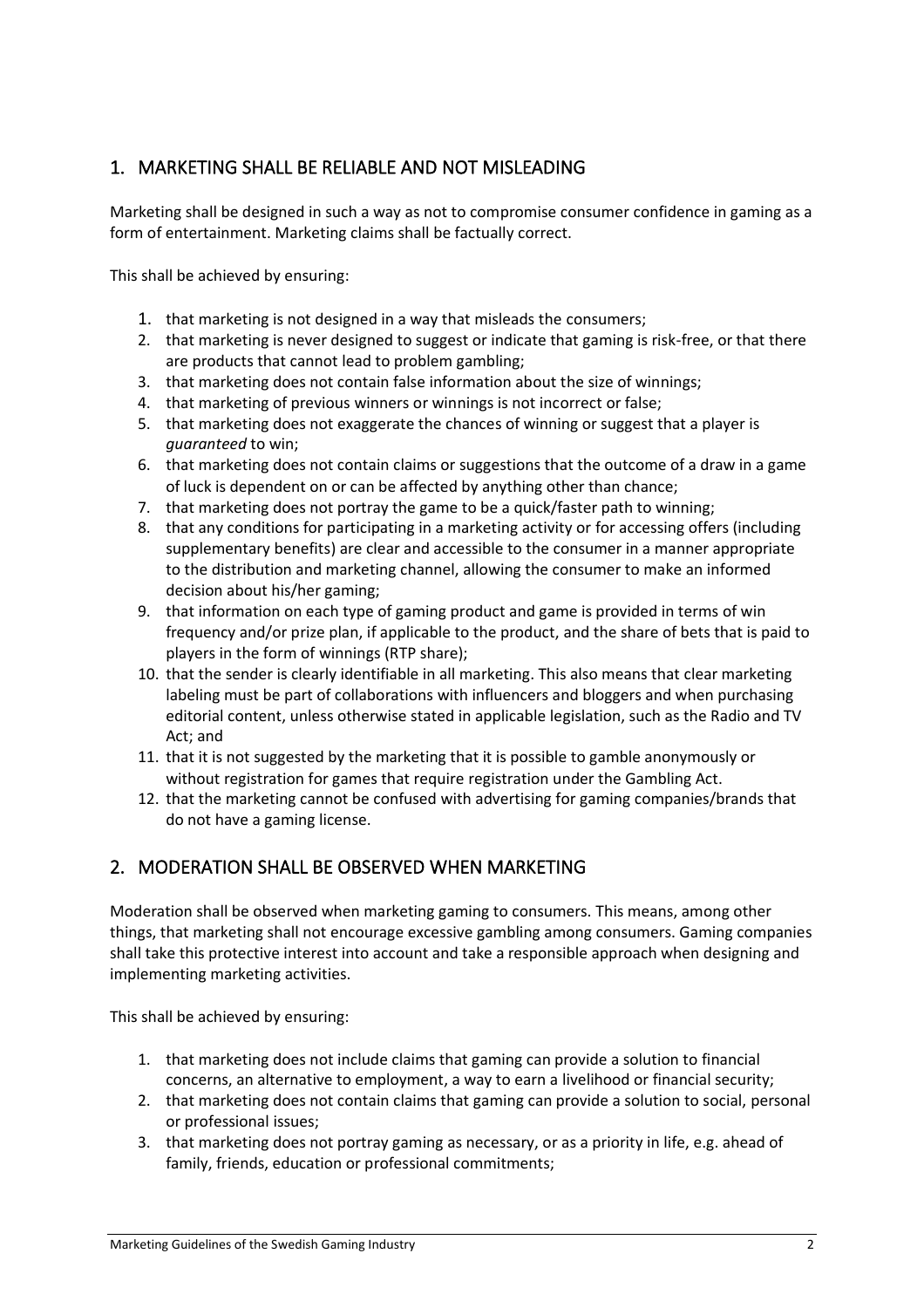- 4. that marketing does not portray gaming as a path to social success, for example by using well-known individuals with suggestions that gaming has contributed to their success;
- 5. that gaming marketing does not claim that the player's attractiveness increases in a way that leads to sexual success;
- 6. that marketing does not contain claims that gaming itself entails or can enhance positive personal qualities, e.g. that gaming can improve consumers' self-esteem, self-respect or result in recognition or admiration;
- 7. that marketing does not represent gaming in a context that links gaming with strength or irresponsibility;
- 8. that marketing does not contain claims that gaming affects the player's individual strength and ability to take responsibility;
- 9. that marketing does not convey degrading views of moderate gaming;
- 10. that marketing does not promote gaming behaviors where consumers lie about their gaming;
- 11. that marketing does not promote gaming behaviors where consumers borrow money to gamble;
- 12. that marketing does not promote gaming behaviors where a consumer thinks more about gaming than the consumer really wants;
- 13. that marketing does not promote gaming behaviors where a consumer dedicates more time and money to gaming than the consumer really wants;
- 14. that marketing does not advocate for or encourage consumers to chase past financial losses;
- 15. that marketing does not encourage gaming with money that the consumer cannot spare;
- 16. that marketing does not promote or encourage criminal or asocial behavior;
- 17. that marketing does not imply that gaming is risk-free or that there are products that cannot lead to problem gambling;
- 18. that marketing does not claim that the chance of winning is affected by factors that constitute superstition;
- 19. that marketing does not contain pressuring messages such as "you must", "you have nothing to lose" or "come now";
- 20. that marketing does not play on stereotypical notions of male and female;
- 21. that alcohol does not appear in gaming marketing; and
- 22. that marketing has a design and a visual language that is not perceived in any other way than moderate and responsible.

#### 3. MARKETING WITH SUPPLEMENTARY BENEFITS

Supplementary benefits and financial incentives, such as bonuses, discounts, payback, cashback and free spins are often used in gaming marketing to make the product or service more attractive. Common for supplementary benefits is that they create incentives to start and/or continue gaming. Special care must be taken when designing marketing that consists wholly or partly of an offer of supplementary benefits.

- 1. that an offer of supplementary benefit is combined with clear information detailing all conditions for obtaining the supplementary benefit and that this information is provided in connection with the offer in a manner suitable for the distribution and marketing channel; and
- 2. that the procedure for obtaining the supplementary benefit is stated in the terms and conditions.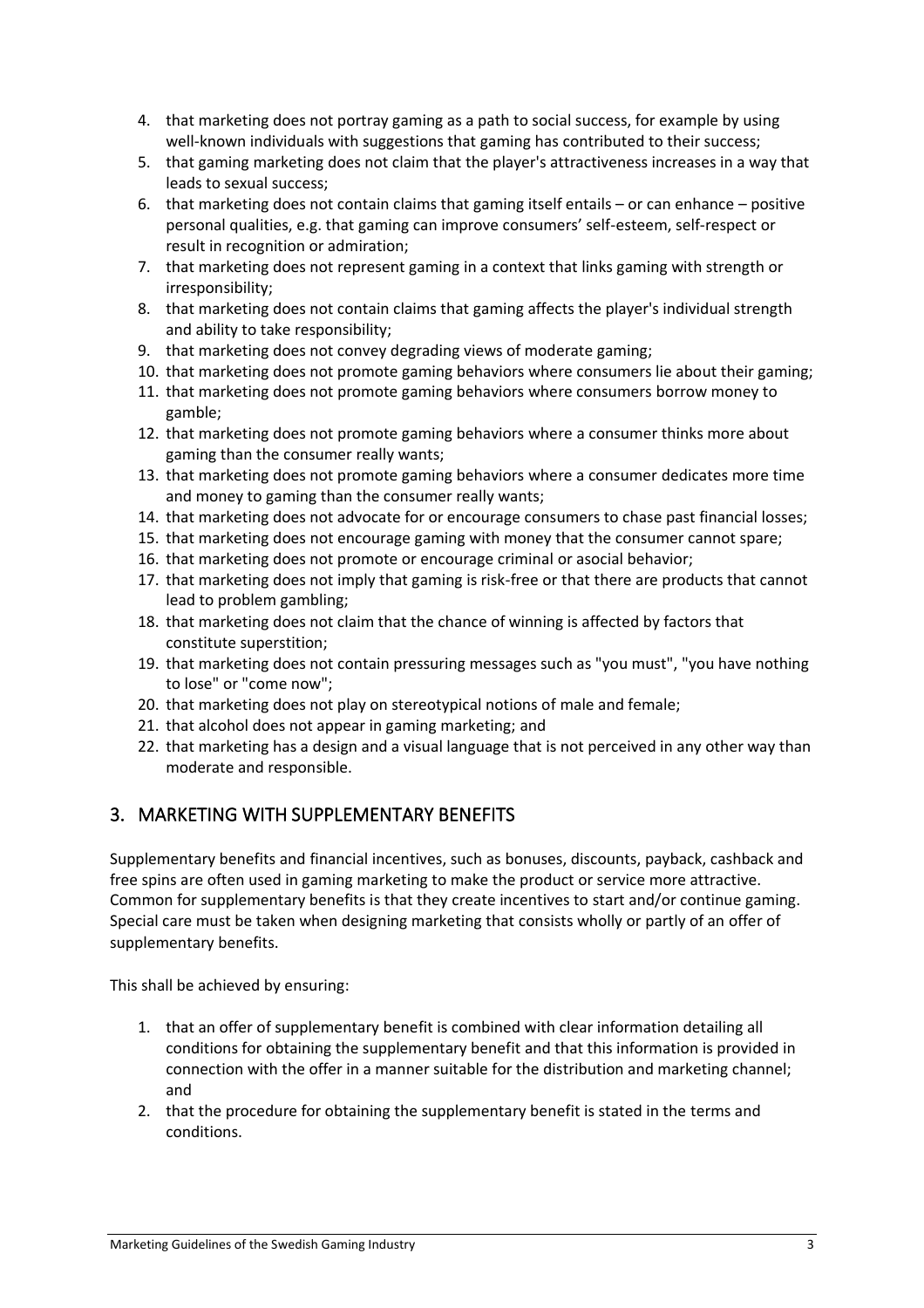Rules on bonuses can be found in Chapter 14, Section 9 of the Gambling Act (2018:1138) and Chapter 11, Section 6 of the Gambling Regulation (2018:1475).

#### 4. GAMING MARKETING SHALL NOT BE ADDRESSED TO – OR DESIGNED TO APPEAL SPECIFICALLY TO – PERSONS UNDER THE AGE OF 18

Gaming marketing shall not be addressed specifically at minors. Gaming companies shall take all reasonable steps necessary to prevent minors from participating in gaming. However, this does not imply a ban on minors selling gaming products.

This shall be achieved by ensuring:

- 1. that the overall impression of marketing, through the choice of, for example, music, backgrounds, characters, as well as the choice of channels and media, is not specifically addressed to or appealing to minors;
- 2. that information on age limits is clearly stated in the marketing channel and sales distribution channel;
- 3. that marketing is not designed to exploit inexperience or ignorance of minors;
- 4. that marketing does not contain any notions or claims that gaming marks the transition from adolescence to adulthood;
- 5. that marketing does not take place in close proximity to schools and schoolyards;
- 6. that individuals or groups of minors do not play a central role in gaming advertisements, other than in contexts describing public goods to which gaming companies contribute, provided that gaming products are not directly advertised;
- 7. that special caution is observed in cases where minors, without having a central role (for example as a peripheral element in the background, as part of a family or equivalent), nevertheless appear in gaming marketing so that the marketing cannot indirectly be considered addressed to or particularly appealing to minors; and
- 8. that marketing of gaming companies, its products or its logos, are not reproduced on clothing, equipment or products intended for use by minors.

### 5. SPONSORING SHALL BE DONE IN A SPIRIT OF RESPONSIBLE GAMING

Marketing by gaming companies in the form of sponsorships shall be done in a transparent manner so that the consumer can clearly identify a gaming company as a sponsor. Notwithstanding the ban on marketing addressed to minors, it is permissible to sponsor public goods for minors. In exchange for such sponsorships, gaming companies often receive the right of brand exposure. However, such exposure is not permitted on clothing, equipment or products intended for use by minors.

- 1. that a gaming company establishes a regulatory framework for its sponsorships, which state that all sponsorships are documented and followed up;
- 2. that the sponsorship does not adversely affect minors;
- 3. that no sponsorships are allowed of events organized for  $-$  or primarily addressed to  $$ minors, such as youth cups and tournaments; and
- 4. that the sponsor's marketing materials are not used in marketing designed for or primarily addressed to – minors.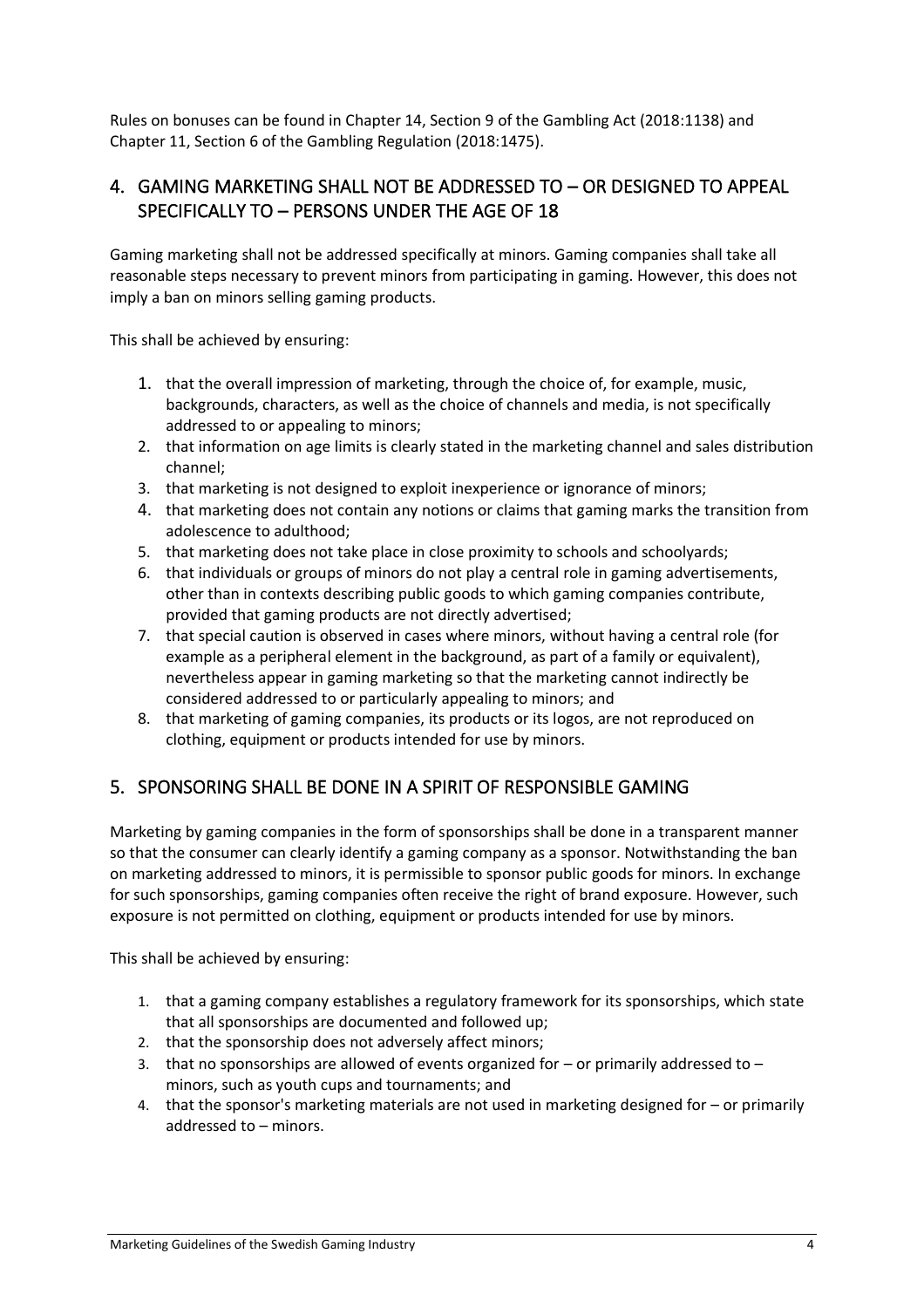#### 6. INFORMATION ON GAMING-RELATED PROBLEMS

Reference to where a consumer or relative can seek help for gaming-related problems shall be easily accessible wherever gaming is offered.

This shall be achieved by ensuring:

- 1. that gaming companies provide information about the national helpline for gamblers and relatives (Stödlinjen) on relevant gaming products and marketing units, including gaming companies' websites;
- 2. that gaming companies provide or link to fact-based information on problem gambling and its health impacts and that this takes place in a manner appropriate for the game's distribution channel; and
- 3. that information on responsible gaming is clearly stated in marketing, having sufficient space, being readable and clearly perceivable.

#### 7. MARKETING SHALL NOT BE DESIGNED SO THAT IT IS PERCIEVED AS INTRUSIVE

Consumer privacy is to be respected and protected. Marketing shall therefore be designed so that it is not perceived as intrusive for the consumer.

- 1. that good practice for direct marketing shall be observed for all forms of direct marketing. Gaming companies shall, among other things stay updated on accepted guidelines, such as SWEDMA's (Swedish Direct Marketing Association) ethical rules for direct mail, ICC's (International Chamber of Commerce) rules for advertising and marketing communication, and IAB's (Interactive Advertising Bureau) guidelines;
- 2. that marketing via e-mail and SMS is not sent to a consumer without his/her's prior consent. However, this shall not apply in the event that the consumer is a customer of the gaming company and the marketing concerns the gaming company's own similar products or services, provided that the consumer has provided his/her e-mail address and/or telephone number to the gaming company when he/she subscribed as a customer of the gaming company and that the consumer in connection with this did not oppose such marketing;
- 3. that the self-exclusion features Spelpaus.se and the NIX-register are respected;
- 4. that e-mails and SMS include a plainly visible and clear way to unsubscribe to marketing via the current channel;
- 5. that no marketing mailings via direct channels such as e-mail, SMS, postal direct mail and/or telemarketing are addressed to a consumer who has self-excluded from gaming with the gaming company;
- 6. that there are information on gaming companies' websites about where to turn with any complaints or questions about marketing offers (customer service or the like);
- 7. that gaming companies stay up to date regarding accepted guidelines for marketing in digital channels;
- 8. that pop-up / takeover advertising is not used when marketing games involving money on a website other than the gaming company's website; and
- 9. that extra caution is taken in case of suspected gambling problems.